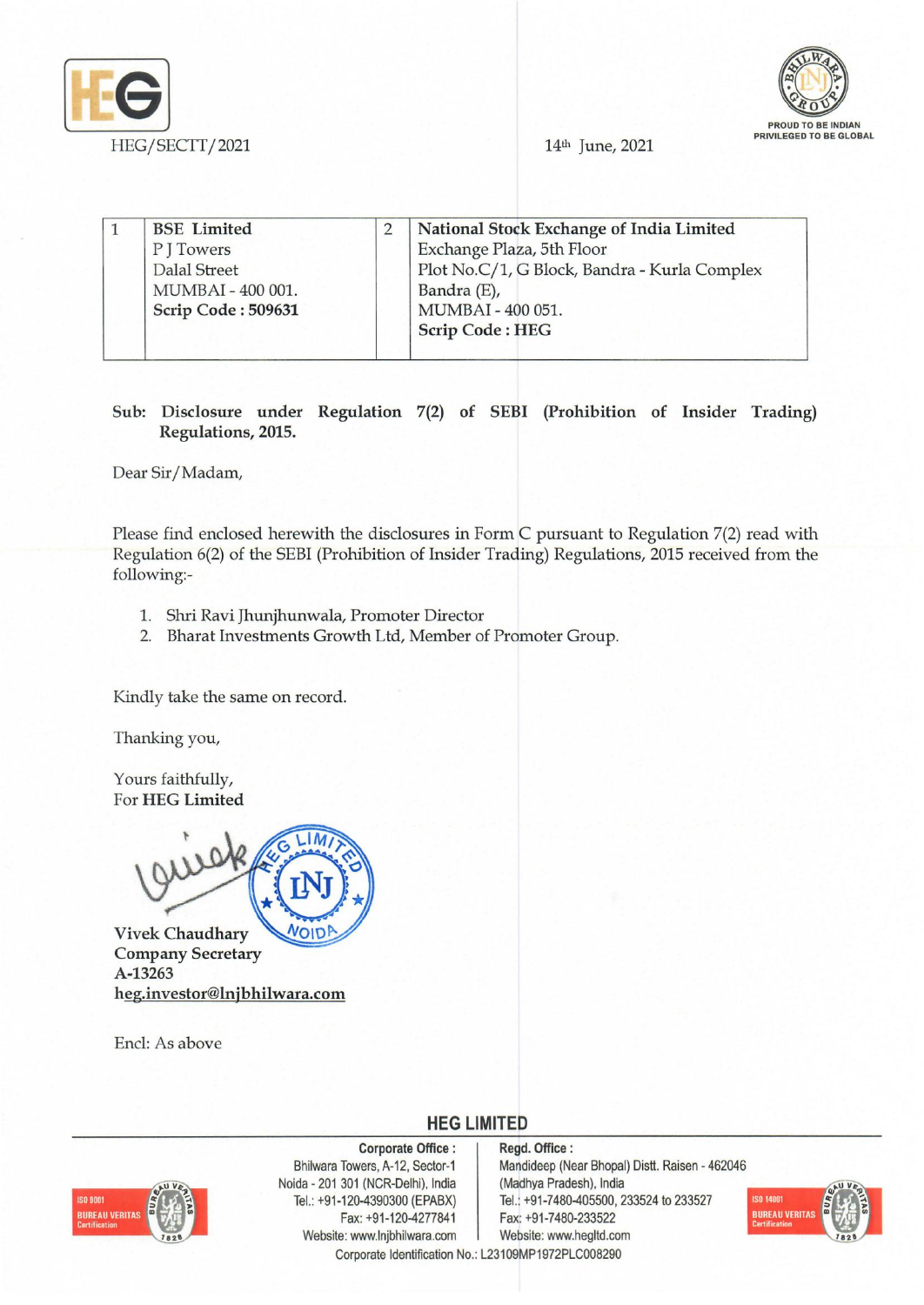**FORM C** Securities and Exchange Board of India (Prohibition of Insider Trading) Regulations, 2015 [Regulation 7 (2) read with Regulation 6 (2)- Continual Disclosure]

Name of the Company: HEG Limited ISIN of the Company: INE545A01016

| <b>NAME PAN, CIN / DIN &amp;</b><br>address with contact nos.                                                                               | Category<br>of person<br>(Promoter)<br>member of<br>Promoter<br>Groupl<br><b>Designated</b><br>Person<br><b>Directors/</b><br>immediate<br><i>relatives/</i><br>others etc.) | Securities held prior<br>to acquisition/<br>disposal                                                                                      |                                       | Securities acquired/Disposed                                                                                                               |     |                                                                            |                                                                                                                                                  | Securities held post<br>to<br>acquisition/disposal                                                                                               |                                       | Date of allotment-<br>advice/-acquisition of-<br>shares/ sale of shares   to company disposal<br>specify |    | Date of<br>intimation | Mode of<br>acquisition<br>(on market/                                                                         | Exchang<br>eon<br>which the Type of<br>trade was | Contact     | Contract<br>specificati | and other such persons as mentioned in Regulation 6(2).<br>Trading in derivatives (Specify type of contract, Futures or<br>Options etc)<br>Sell<br><b>Buy</b> |                                                 |                               |                                                       | <b>Exchang</b><br>e on<br>which the<br>trade was |
|---------------------------------------------------------------------------------------------------------------------------------------------|------------------------------------------------------------------------------------------------------------------------------------------------------------------------------|-------------------------------------------------------------------------------------------------------------------------------------------|---------------------------------------|--------------------------------------------------------------------------------------------------------------------------------------------|-----|----------------------------------------------------------------------------|--------------------------------------------------------------------------------------------------------------------------------------------------|--------------------------------------------------------------------------------------------------------------------------------------------------|---------------------------------------|----------------------------------------------------------------------------------------------------------|----|-----------------------|---------------------------------------------------------------------------------------------------------------|--------------------------------------------------|-------------|-------------------------|---------------------------------------------------------------------------------------------------------------------------------------------------------------|-------------------------------------------------|-------------------------------|-------------------------------------------------------|--------------------------------------------------|
|                                                                                                                                             |                                                                                                                                                                              | <b>Type of</b><br>security<br>(For eg. -<br>Shares.<br>Warrants,<br>Convertibl<br><b>Debenture</b><br>s, Rights<br>entitleme<br>nt, etc.) | No. and<br>$%$ of<br>share<br>holding | <b>Type of</b><br>security<br>(For eg. -<br>Shares.<br>Warrants,<br>Convertible<br><b>Debentures</b><br>. Rights<br>entitleme<br>nt, etc.) | No. | Value                                                                      | <b>Transactio</b><br>n Type<br>(Purchase)<br><b>Sale/</b><br><b>Pledgel</b><br><b>Revocation</b><br>Invocation/<br>Others-<br>please<br>specify) | <b>Type of</b><br>security<br>(For eg. -<br>Shares.<br>Warrants,<br><b>Convertible</b><br><b>Debentures</b><br>,Rights<br>entitleme<br>nt. etc.) | No. and<br>$%$ of<br>sharehol<br>dina | From                                                                                                     | To |                       | public<br>rights<br>preferential<br>offer / off-<br>market/<br>Inter-se<br>transfer.<br><b>ESOPs</b><br>etc.) | executed                                         |             | ons                     | Value                                                                                                                                                         | of units Value<br>(contra<br>cts * lot<br>size) | Nominal Number Nominal Number | lof units<br>(contract<br>s <sup>*</sup> lot<br>size) | executed                                         |
|                                                                                                                                             | $\overline{2}$                                                                                                                                                               | 3                                                                                                                                         |                                       | 5                                                                                                                                          |     | $\overline{7}$                                                             |                                                                                                                                                  | $\mathbf{Q}$                                                                                                                                     | 10                                    | 11                                                                                                       | 12 | 13                    | 14                                                                                                            | 15                                               | 16          | 17                      | 18                                                                                                                                                            | 19                                              | 20                            | 21                                                    | 22                                               |
| Ravi Jhunjhunwala<br>PAN: AAGPJ0739D<br>DIN: 00060972<br>Address: 63, Friends Colony<br>(East), New Delhi-110025<br>Contact No.011-41628890 | Promoter                                                                                                                                                                     | Equity<br><b>Shares</b>                                                                                                                   | 498719<br>(1.29%)                     | <b>Equity</b><br><b>Shares</b>                                                                                                             |     | 22,65,00,000<br>(Twenty<br>100000 Two Crores<br><b>Sixty Five</b><br>Lacs) | Sale                                                                                                                                             | <b>Equity</b><br><b>Shares</b>                                                                                                                   | (1.03%)                               | 398719 14.06.202                                                                                         |    | 14.06.2021 14.06.2021 | Inter-se<br>transfer<br>through<br>Open<br><b>Market</b><br>(Block<br>Deal)                                   | <b>NSE</b><br>@<br>2265 per<br>shares            | <b>N.A.</b> | <b>N.A.</b>             | <b>NIL</b>                                                                                                                                                    | N.A                                             | <b>NIL</b>                    | N.A                                                   | N.A.                                             |

RAVI Digitally signed by<br>JHUNJHUNWAL RAVI JHUNJHUNWALA<br>A 17:06:10 +05'30'

Ravi Jhunjhunwala **Promoter Director** 

Date: 14.06.2021 Place: New Delhi